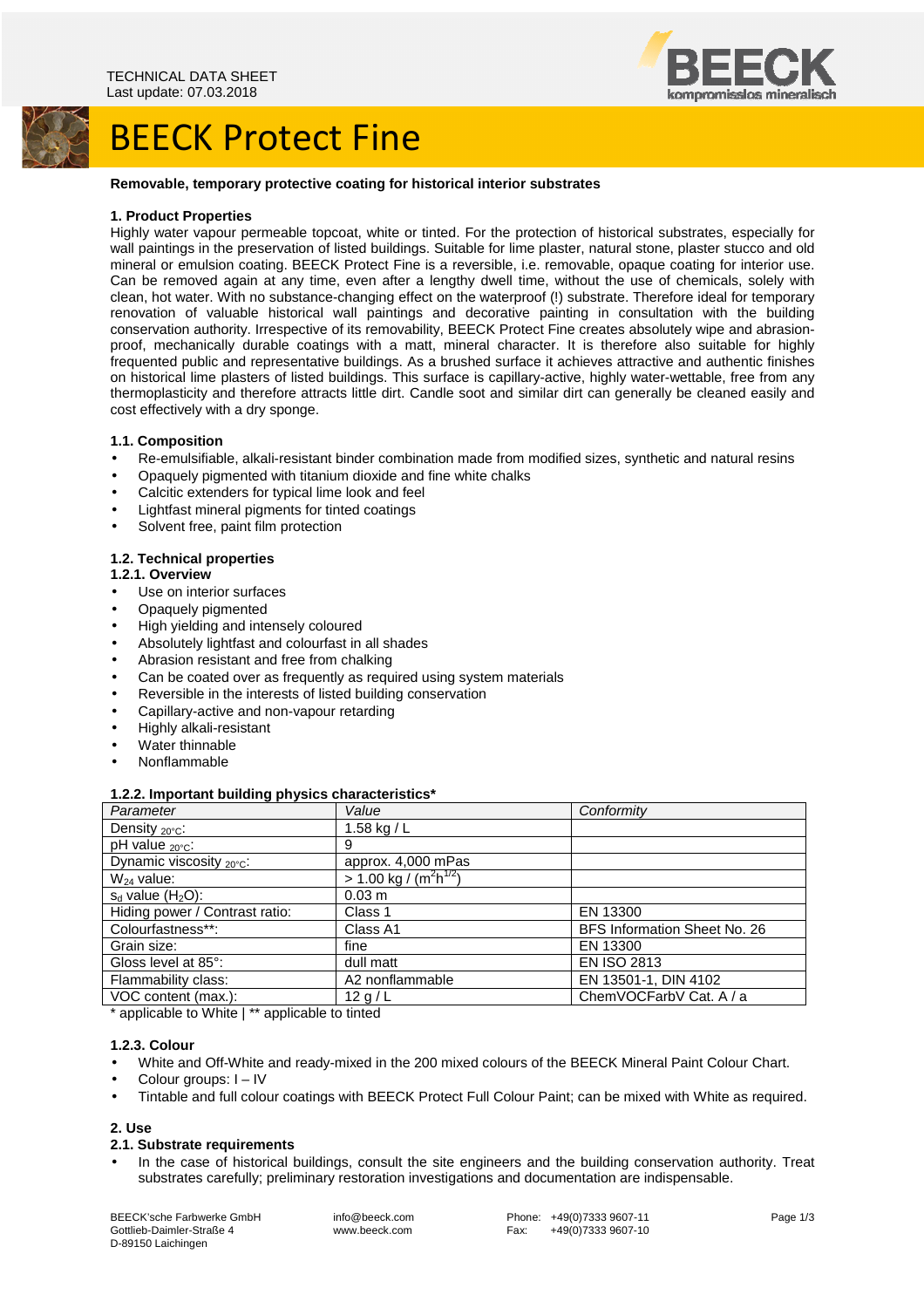

# BEECK Protect Fine

- The substrate must be clean, dry, firm and stable and must be free from efflorescent (e.g. salts, aniline dyes, lignin) and separating substances. Apply renovation plaster to substrates with moisture damage and salt contamination.
- Check drying and strength of new plaster.
- Carefully make good chipped surfaces and misses with the same type of material and the same texture.
- Ensure uniform substrates and careful application on high visual quality surfaces.

## **2.2. Brief information on the standard system**

- Apply two coats of BEECK Protect Fine.
- Add water to optimally adjust BEECK Protect Fine to the substrate and use.
- Prime and consolidate highly absorbent and somewhat crumbling substrates with BEECK Protect Primer.
- Use plaster to repair cracked substrates. Areas of plaster with hairline cracks and minor structural defects: coat the whole surface with BEECK Protect Coarse. Try out on a test area.
- For improved removability of full colour and tinted coatings, use preferably BEECK Protect, Fine or Coarse, in White as a primer.

## **2.3. Substrate and preparatory treatment**

• **(Air) lime plaster (PI, CSI/CSII), lime-cement plaster (PII), cement plaster (PIII):** 

Check drying and strength of plaster. Use BEECK Etching Fluid to remove sinter skin on solid plaster, or grind off. Do not etch thin coat plasters and composite material. Prime absorbent or weakly sanding plaster with BEECK Protect Primer. Try out first on test area of lime-air plaster.

• **Gypsum plaster, plaster stucco:**  Apply primer coat with BEECK Protect Primer. Grind off any sinter skin beforehand.

## • **Gypsum boards:**

Ensure proper installation and required surface quality and evenness tolerances under the given on site and glancing light conditions (VOB/C and quality level 3 or 4, according to good practice guide No. 2 issued by the German gypsum industry association (Bundesverband der Gipsindustrie e.V.)). Apply primer coat to whole surface with BEECK Protect Primer. If using full colour coatings it is advisable to cover substrate with a fabric or non-woven wall covering.

## • **Natural stone, concrete, calcium silicate masonry, brick, wood:**

Test for absorbency, moisture damage and efflorescence (salt edges!). Clean, make good crumbling joints. Coat highly absorbent surfaces with BEECK Protect Primer. Thoroughly clean concrete with water and BEECK Formwork Oil Remover according to the factory specifications and rinse off with clean water. Test the wettability of the cleaned substrate by spraying on water. Always try out on a test area of critical substrates such as old wooden beams, half timbering or panelling. Precoat, as required, with BEECK Wood Primer, BEECK Bonding Coat Fine (irreversible!) or BEECK Protect Primer. Prefer a coloration similar to substrate to reduce undesirable discolourations and stains.

## • **Clay or loam:**

Clay or loam must be through-dry, firm and stable. Repair cracks with plaster beforehand, brush off any sanding grain. Prewetten and prime with BEECK Protect Primer, thinned with water. Then 2 - 3 extremely thin layered, thinned coats with BEECK Protect Fine, with at least 24 hours drying time between each. Always try out on a test area first before using on clay or loam!

## • **Firm mineral coatings:**

Brush down lime and silicate coatings, if chalking and highly absorbent, consolidate with BEECK Protect Primer. Rinse off distemper and tempera paint, note and follow listed building conservation specifications! Emulsion coatings: clean and try out on a test area. Remove oil paint, lacquer and latex coatings or renovate in proper style by using BEECK stand oil paints.

- **Unsuitable substrates** are efflorescent, organic and damp substrates, e.g. plastics, metals and areas with hygroscopic or rising damp. Pretest when using on loam, clay or wood.
- **Defective substrates** require a differentiated approach. Apply renovation plaster to damp, salt contaminated areas, basement walls and base areas.

## **2.4. Application instructions**

## **2.4.1. General information**

Check substrate suitability as required (see 2.1 and 2.3). Pay particular attention to the absorbency, strength and texture of the respective substrate. Try out on a test area before using on high quality and critical surfaces. Ensure that the product is used by qualified persons only.

- Note and follow the listed building conservation specifications for historically valuable building materials.
- Carefully cover surfaces which are not to be treated especially glass, ceramics, window sills, expansion joints, lacquer and anodic coatings – and protect them from splashes.
- Provide personal protective equipment.
- Only use material from the same production batch if applying tinted coats and on self-contained areas.

BEECK'sche Farbwerke GmbH Gottlieb-Daimler-Straße 4 D-89150 Laichingen

 info@beeck.com www.beeck.com

 Phone: +49(0)7333 9607-11 Fax: +49(0)7333 9607-10